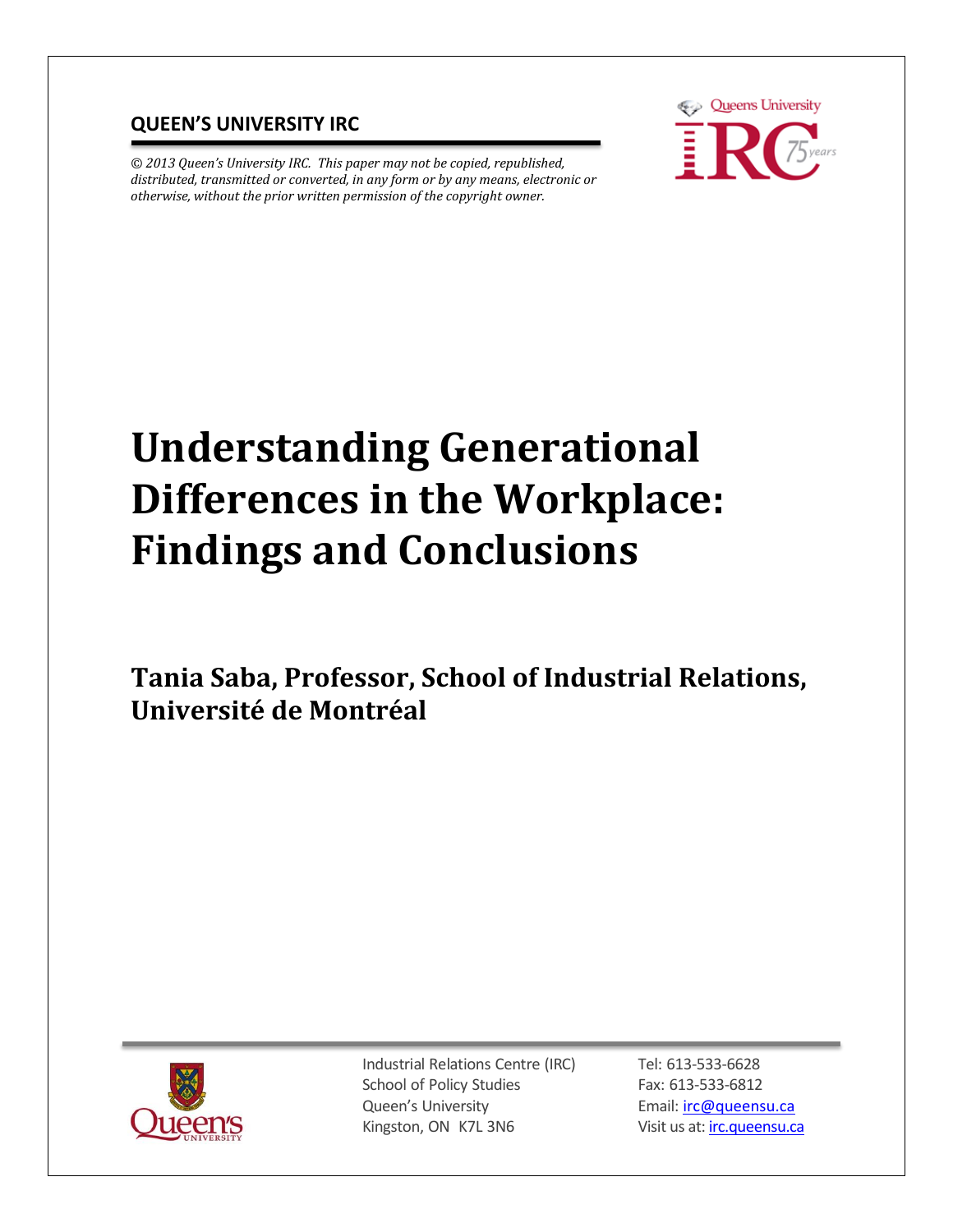## **Introduction**

The study of generational differences has garnered increasing interest among organizations, practitioners and researchers in recent years. There are many reasons for this keen interest, including the need to manage people from several different generations, to better adapt the workplace to a multigenerational workforce, to attract and retain new talent, and to identify the working conditions that will lead to positive attitudes and behaviours among younger workers.

Since workers from different generations have always worked together, why does this situation currently appear to be raising challenges for human resource management? Three reasons are put forward. First, the different generations are said to have different values and expectations regarding work which are not easily compatible. Second, people from different generations are working together for longer periods now than they did in the past. Workers are less likely to follow the clear cut studies-work-retirement path that was formerly standard. People leave their jobs, upgrade their skills, look for new jobs, change careers, retire and then, increasingly, re-enter the labour market. Third and lastly, the difficulties stemming from this situation are brought about by discrepancies in the management practices of companies themselves. Stable, high-quality jobs are becoming scarce. Employees are no longer accumulating the funds needed to ensure financial security during retirement and find themselves having to work longer. Those who have invested in enhancing their skills and who have had unstable careers are staying in the workforce longer or taking advantage of bridge employment opportunities which delay their exit from the labour market.

In this research report, we will show that generational differences are a myth and have very little empirical support. Following a contextual overview, we will discuss the theoretical and analytical frameworks that have been used to explain the differences between the generations. We will end with some conclusions.

## **Generational Differences: A Contextual Overview**

Which generations are currently sharing the workplace? Are we right to be concerned about their co-existence? What are their values and why are these values said to be different for the different generations?

To answer the first question, it is important to point out that, from a sociological perspective, people who belong to the same generation are those who, during their formative years, were marked by the same historical events and cultural phenomena (Noble & Schewe, 2003; Twenge et al., 2010), events which stand out in and helped form their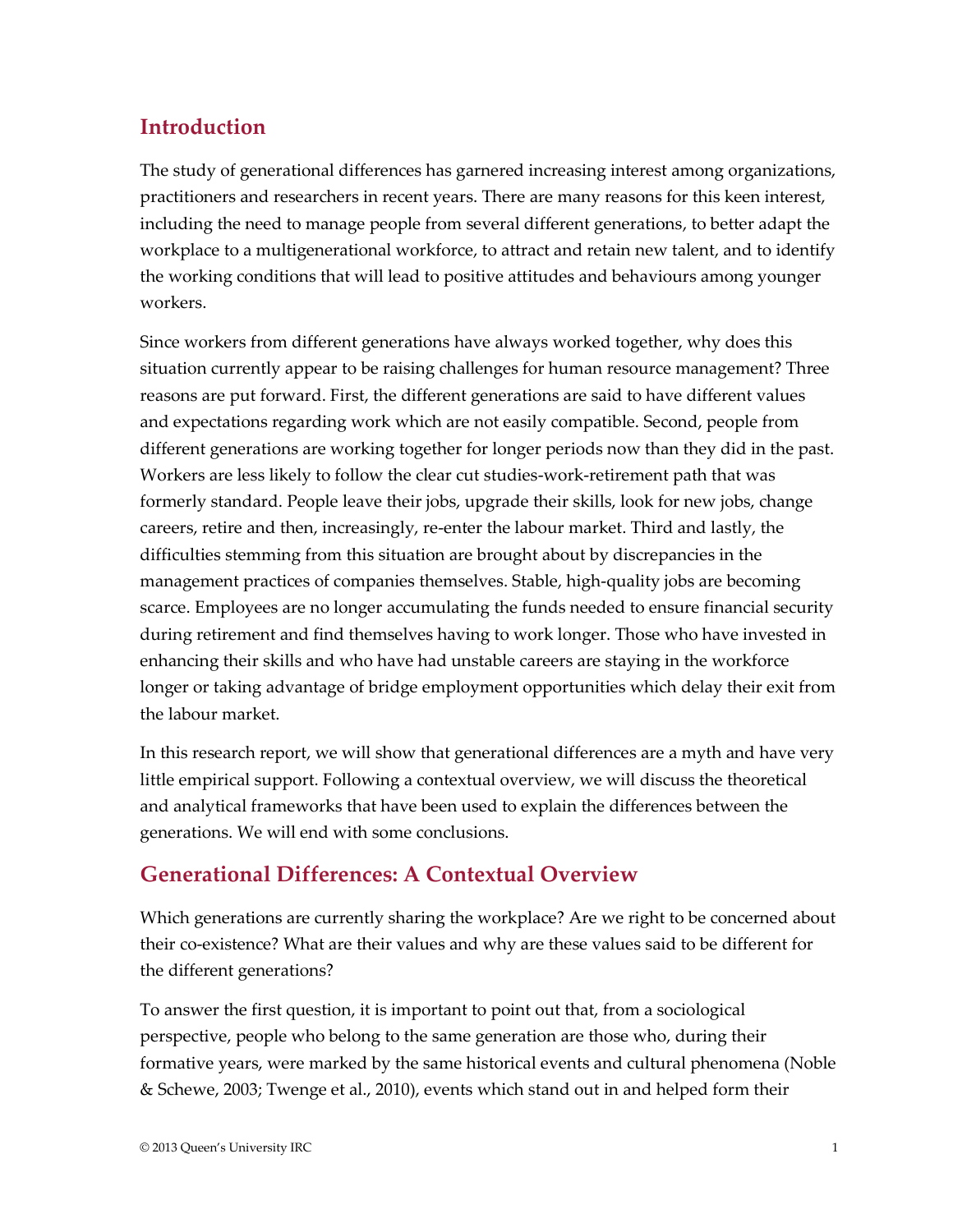collective memory (Dencker et al., 2008). These historical, social and cultural effects, when experienced in a shared context, influence the development of the attitudes, values and personality traits of the people who have experienced them (Caspi et al., 2005). The bestknown typology of generations in the United States was put forward by Strauss and Howe (1991). It distinguishes four different generations that are still present in the workforce: the silent generation or Veterans, the Baby Boomers, the thirteenth generation or Generation X, and Generation Y, also referred to as the Millennials (children of the Baby Boomers). This taxonomy stems from a more demographic approach which should be distinguished from the sociological approach. It defines cohorts based on birth years (Parry & Urwin, 2010). It should be noted that, apart from the two world wars, no event of great significance for human resource management has marked North America in recent decades, although it could be said that economic cycles and periods of recession have had a profound effect on the labour market and employment relations over the last twenty years. This new context may have led to the emergence of new values among the younger generations. Nevertheless, it is almost impossible to adopt a sociological approach and identify common experiences that may have led to specific changes in the values or behaviours of the different generations.

Are we right to be concerned about the co-existence of different generations in the workplace? One thing is certain; this situation is likely to persist longer than it did in the past and to take on different forms. As the tendency for workers to retire later becomes more entrenched, another new phenomenon is emerging, that is, the return to work after retirement and an increase in bridge employment (Adams & Rau, 2004). Hébert and Luong (2008) estimated that 61% of people who retired directly from career employment had opted for bridge employment one year later, while this rate was 47% four years after retirement. Conscious of the population decline and the risk of losing crucial skills, companies are increasing their efforts to retain older workers and dropping early-retirement incentives. Governments in all OECD countries are also proposing measures to promote active aging (OCDE, 2006; Saba & Guérin, 2004; 2005).

What are the generational differences that are causing so much concern? Identifying these differences appears to present quite a challenge. The literature on this subject is abundant but contradictory. The descriptions of differences in values, needs and attitudes are often entangled and based on opinions and speculative findings (Wils et al., 2011). Several researchers (Macky et al., 2008; Rhodes, 1983; Trzesniewski & Donnellan, 2010) have identified this concern as the main methodological challenge in the study of generational differences (Wils et al., 2011; Costanza et al., 2012). Clearly, it is not enough to observe and describe the generations. Rather, it is imperative to base these observations on a solid theory that specifies the unique character of each generation so as to be able to establish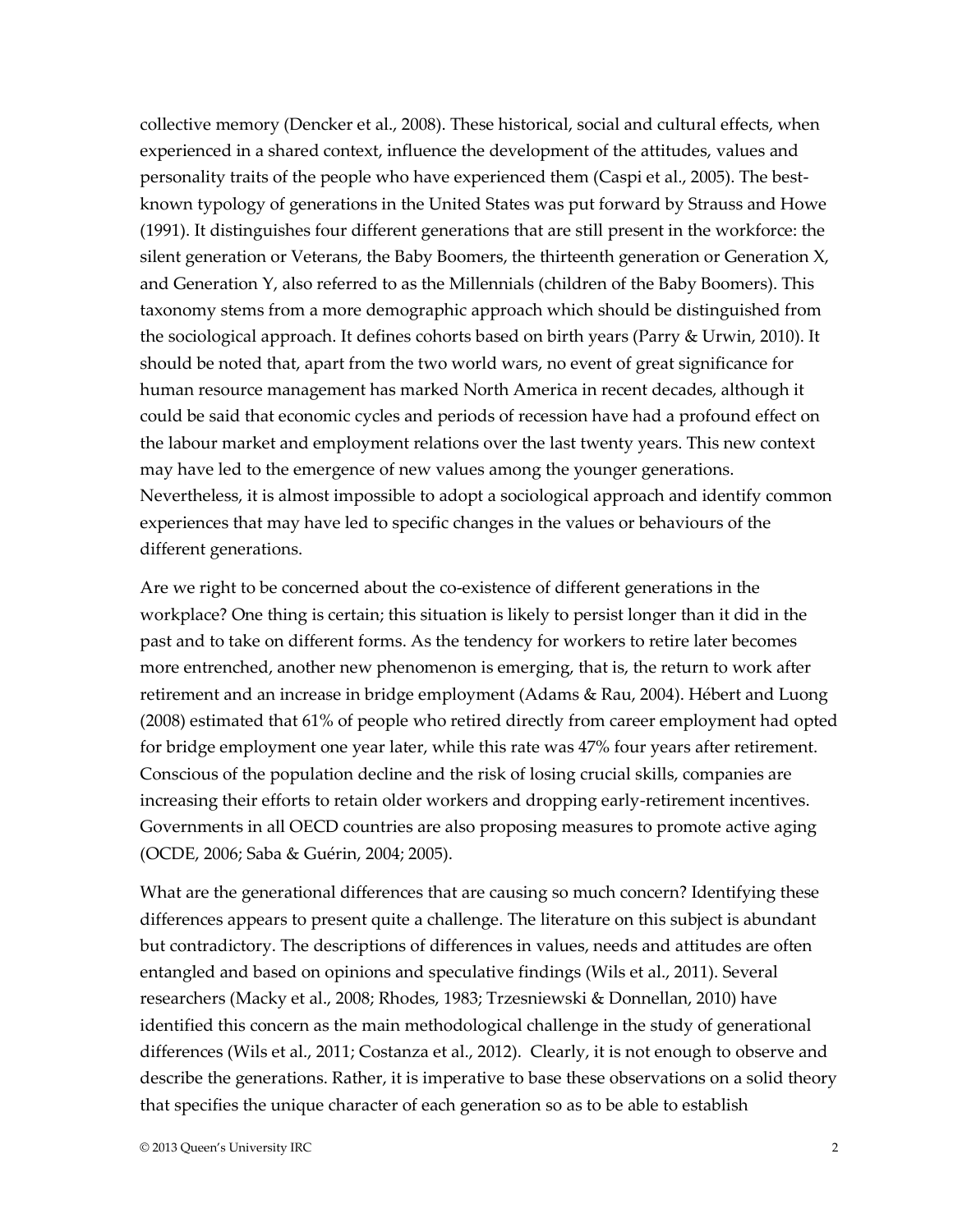hypotheses and point to real differences between them (Chen & Choi, 2008; Wils et al., 2011). Moreover, the significant generational differences found in some studies have not always been in line with expectations.

## **Generational Differences: Theory and Results**

Despite the popularity of the subject and the strong convictions surrounding it, researchers who have used theoretical frameworks to explain the basis for the existence of generational differences have had difficulty identifying marked differences and explaining how behaviours and attitudes vary from one generation to another (Costanza et al, 2012; Finegold et al. 2002; Conger, 2000; Wong et al., 2008; Saba, 2009). What are these theoretical frameworks? What have the results of these studies been and how can they be explained?

### *Approaches used to explain generational differences*

The life course theory examines how significant social and historical events and experiences shape the behaviour of individuals and generations of individuals throughout their lives and across generations (Elder, 1994, 1998; MacLean & Elder, 2007). The life course literature constitutes a first theory used to explain generational differences. It is characterized by a longitudinal perspective and attempts to explain how the members of a cohort are shaped by the historical and social contexts they have experienced.

The theory of cohorts proposed by Inglehart (1971) constitutes a second approach, based on the scarcity hypothesis and the socialization hypothesis. The scarcity hypothesis proposes that during periods of scarcity, individuals attach great importance to materialist values such as economic security, whereas during periods of prosperity, individuals pursue personal well-being and turn to post-materialist values such as autonomy or the protection of the environment. The socialization hypothesis proposes that the values of each generation change in accordance with the conditions that prevailed during their formative years. (Inglehart, 2008; Wils et al., 2011).

Psychological contract theory constitutes a third theoretical approach. It essentially explains the significant transformations that have taken place in the employment relationship. On the one hand, employers are calling for employees to be ever more faithful and loyal, extolling the virtues of eliminating status barriers, advocating equitable management practices, trumpeting the importance of skills development and proclaiming their desire to meet the needs of employees (Sparrow, 2000). On the other hand, in companies, there has been an increase in non-standard forms of work, fewer defined-benefit pension plans, a considerable earnings gap between managers and employees, a greater focus on meeting shareholders' demands to the detriment of employees, fewer training programs for fear of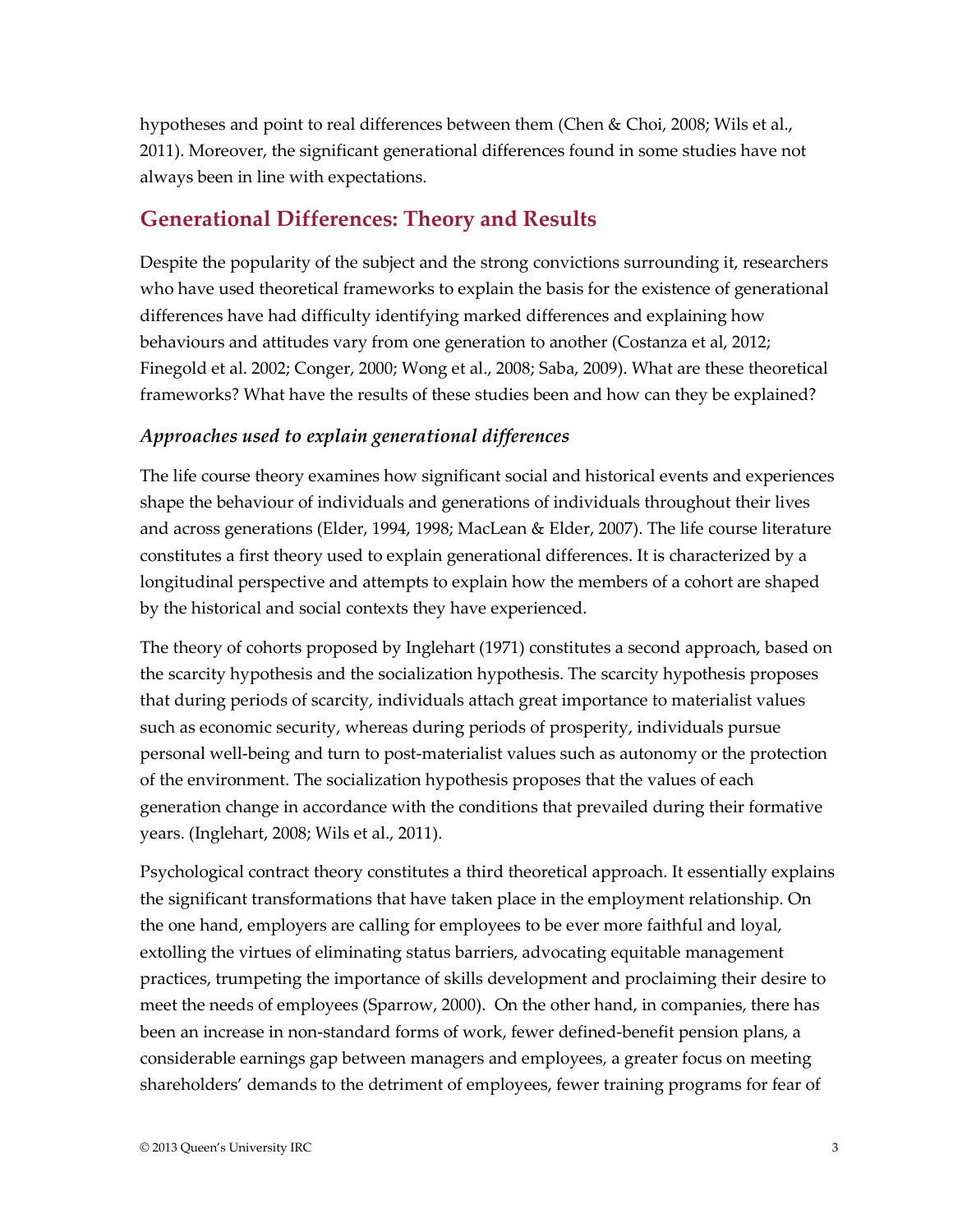losing employees to competitors, and an increase in the use of outsourcing (Saba et al., 2006; 2013). Applied to generational differences, psychological contract theory explains differences in employees' perceptions of the employment relationship and behaviour, according to age and cohort.

Assessing values and their differences according to generation, and examining the links between values and behaviours constitutes a fourth basic approach to understanding generational differences and their effects on behaviours at work. Wils et al. (2007) suggested a conceptualization of work values, based on Schwartz's studies (1992; 1999), which has been validated empirically (Waxin et al., 2009). These work values are organized around a circumplex structure made up of two axes. Each of these axes has two opposite poles: self-enhancement, which is the opposite of self-transcendence, and conservation, which is the opposite of openness to change. Self-enhancement includes values related to power and achievement; self-transcendence encompasses values related to benevolence and universalism; conservation is made up of values relating to tradition/conservatism and security; and openness to change includes values related to self-direction, stimulation and hedonism. Studies have shown that the probability that values will influence decisions is quite high, in particular in situations involving conscious choices (Bardi & Schwartz, 2003). However, while it is true that values affect the choices people make by determining the importance of the goals that are coherent with these values (Feather, 1990; Verplanken & Holland, 2002), behaviour tends to be more spontaneous. It is not always possible to anticipate an individual's behaviour in a given situation based on his/her values. It is necessary to first grasp how these values will translate into specific goals (Erez & Earley, 1993; Latham, 2007).

## **Generational Differences: Main Results and Explanations**

The results of studies using appropriate theoretical frameworks have not supported the existence of fundamental systematic differences between the generations related to values, expectations regarding working conditions, and attitudes and behaviours at work. The few differences that have been found have been of low magnitude, have not necessarily distinguished any particular generation, and have sometimes even been contradictory. These results suggest that the differences found between the respondents must be explained by something other than generational differences. We will review the main findings of these studies and the interpretations accompanying them.

Some differences between the generations have been observed in relation to their expectations regarding working conditions. Younger workers tend to show higher expectations regarding career advancement, employability and work-family balance than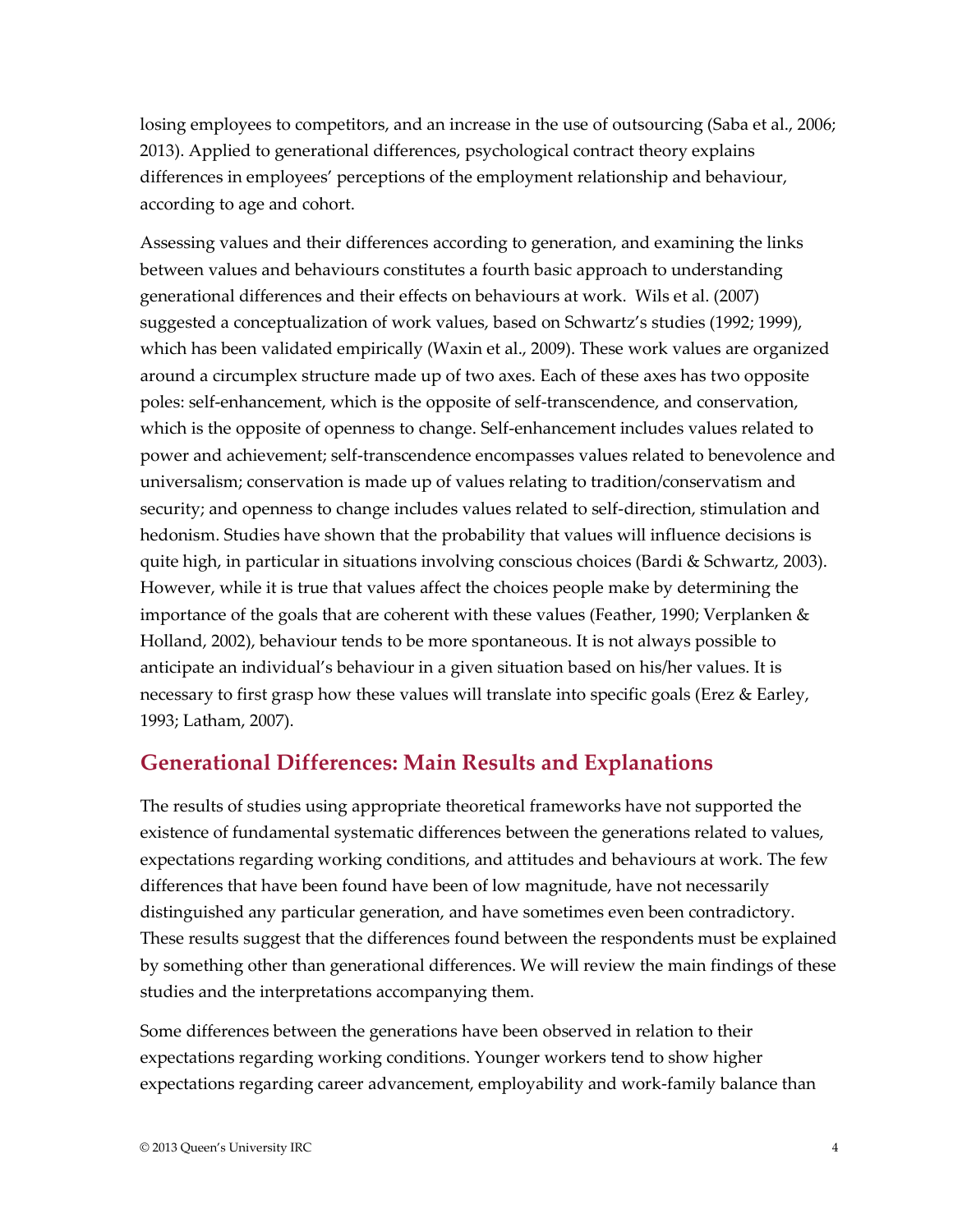workers from the older generations. However, their expectations with regard to job stability, autonomy and recognition are the same (Saba, 2009). The older generations appear to be slightly more satisfied with their jobs than the younger generations (see, for example, Hunt & Saul, 1975; Kacmar & Ferris, 1989; Ng & Feldman, 2010). Differences between the generations have also been found with regard to their level of commitment to their employer. Lastly, the older generations have been found to be less likely than the younger generations to leave their jobs.

These results are not surprising, nor do they reveal a new phenomenon, for several reasons. Various studies, such as those that have examined workers' career paths, have long focused on the way some aspects of the job are managed by workers from different generations. Numerous studies have shown that employees' needs are different at the start of their career, in mid-career and at the end of their career. These studies have highlighted the importance of focusing on workers' career needs – which vary depending not necessarily on age but on the stage in their career cycle at which they find themselves – and of implementing suitable management practices in response to these needs (Finegold et al., 2002; Saba & Dolan, 2013). Studies on the socialization needs of younger workers show similar results and highlight the importance of integrating any new employee into the workplace.

Studies suggest that a person's chronological age and occupation tend to be correlated with job satisfaction (Ng & Feldman, 2010). Since there is a natural covariance between age and tenure, their relative contribution to the prediction of job satisfaction has been examined. Some researchers have found that tenure is a more stable predictor of job satisfaction than age (Bedeian et al., 1992) while others have found the opposite result (Morrow & McElroy, 1987). These results are certainly contradictory. However, one conclusion can be drawn: age or tenure, regardless of generational membership, can explain the observed differences in job satisfaction. This conclusion was confirmed in Ng and Feldman's meta-analysis (2010).

As for organizational commitment, the differences between young workers and older workers cannot necessarily be attributed to a single generation. A meta-analysis brought out the lack of any clearly identifiable trend showing clear differences that could be attributed to the younger generations (Ng & Feldman, 2010). Although studies in this area have tended to show a positive correlation between age and organizational commitment, the results of meta-analyses are less clear and suggest that age is not a good predictor on account of the low magnitude and significance of this relationship as revealed by the indices. Ng & Feldman's meta-analysis (2010) confirmed the results found previously by Mathieu and Zajac (1990) and Meyer et al. (2002) which showed that the most robust antecedents of organizational commitment were personal characteristics (e.g. self-perceived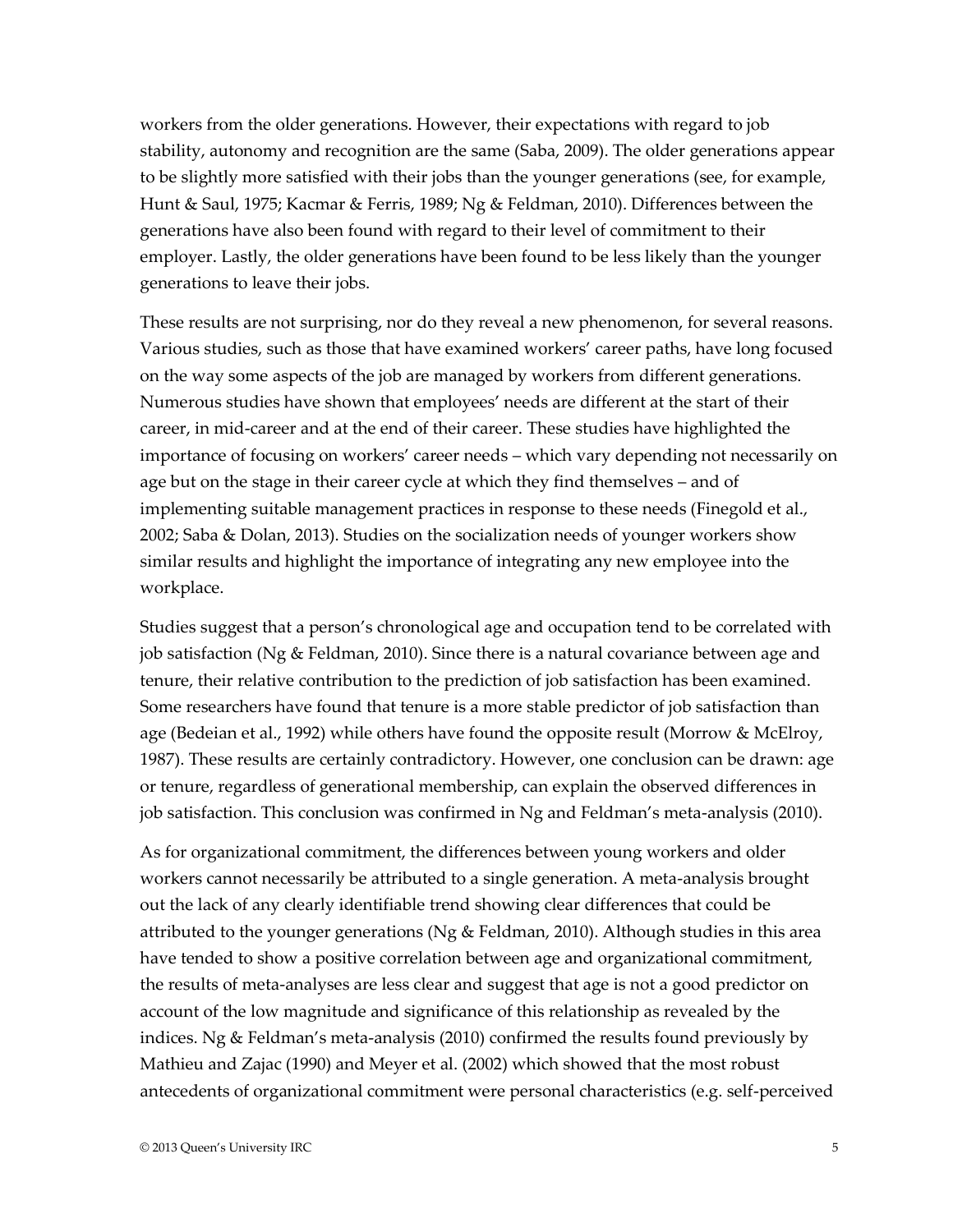competence), job characteristics (e.g. job challenge and occupation), variables related to leadership (e.g. communication and participatory leadership), organizational support, organizational justice and clarity of roles.

Previous research on employees' intention to leave their jobs has clearly shown that, while chronological age tends to be negatively related to the intention to leave, it adds little explanatory value beyond organizational commitment, level of education and organizational tenure (Parasuraman, 1982). In their meta-analysis, Healy et al. (1995) found a correlation between age and voluntary turnover, a finding that was confirmed by Ng  $\&$ Feldman (2009). However, other variables showed more significant predictive values, in particular job satisfaction and organizational commitment (Arnold & Feldman, 1982).

To sum up, study results rightly suggest that it is necessary to first distinguish between the explanatory capacities of the variables "age" and "generational membership" despite their similarity. Second, as pointed out above, studies have shown that other variables are likely to better explain generational differences related to employees' expectations regarding working conditions, attitudes and behaviours.

#### *What about the work values of younger versus older workers?*

A study by Wils et al. (2011) showed that, overall, workers in all generations have fairly similar work values. This conclusion was strengthened by the fact that, unlike other empirical studies on this question, Wils et al.'s study examined the structuring of work values before comparing the different generations, controlled for several confounding factors such as average score or gender, and eliminated biases due, among other things, to social desirability. In fact, no significant difference between the generations was found. The "clash of generations" predicted in the speculative literature is thus unfounded. It is therefore premature to align human resource management with the specific characteristics of each generation. It should also be noted that, while study results have shown that values motivate behaviour, the relationship between values and behaviour is partly moderated by other pressures such as normative pressures (Bardi & Schwartz, 2003).

#### *Is there nothing to be gained from examining generational differences?*

Some nuances are in order. It can now be asserted that the assumption that employees will show certain job expectations solely because they belong to a given cohort does not appear to be supported by research. Moreover, assuming that all the members of a given generation will have the same expectations and likely adopt the same behaviours and attitudes completely overlooks the differences between the individuals in this generation. This assumption also ignores the similarities between individuals belonging to different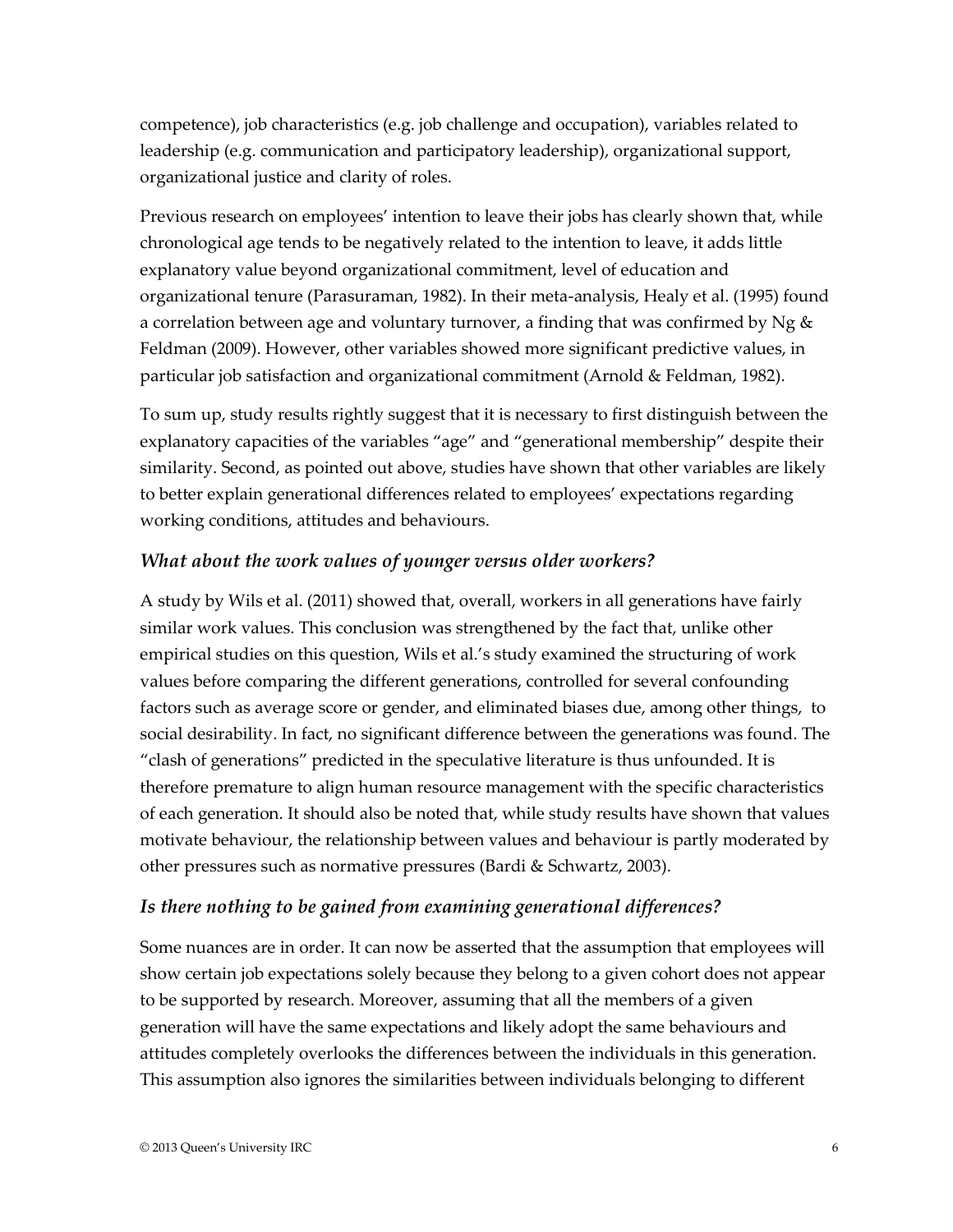generations or stemming from the particular characteristics of different workplaces and the organizational cultures prevailing in them (Saba, 2009; Wils et al., 2011).

The focus on individualizing the employment relationship, as has been advocated in the field of human resource management for some years now, has underscored the importance of understanding the differences between individuals. Studies on the psychological contract also point in this direction and have emphasized the importance of the working conditions that employers and employees agree on at the time of hiring, showing that the fact of whether or not these conditions are respected will ultimately affect the attitudes and behaviours of employees. In these studies, differences that can be attributed to age have not proven to be relevant. Examining the reasons why the psychological contract is broken, independently from the sometimes superficial preferences that may pertain to generational belonging, proves to be a more appropriate avenue of analysis (Rousseau, 1995; Rousseau & Tijoriwala, 1998; Saba et al., 2006).

The instability of the labour market affects the entire working population, regardless of age, and increases the vulnerability of some groups of employees. Economic uncertainties and companies' responses to them have made employees skeptical and increased the vulnerability of less educated employees whose skills are less relevant for the labour market.

Segmenting the population of workers into age groups has proven to be a risky practice, and the idea that employees from different age groups should be treated differently is somewhat disturbing. There is no empirical basis for the assumption that employees' work values, expectations regarding working conditions, behaviours or attitudes can be explained solely by the fact of their belonging to a given generation. There is no basis for varying management practices in accordance with this conviction. Practices aimed at meeting employees' expectations must be extended to all workers so as to avoid the risk of unequal treatment and level out the differences that can be attributed to age.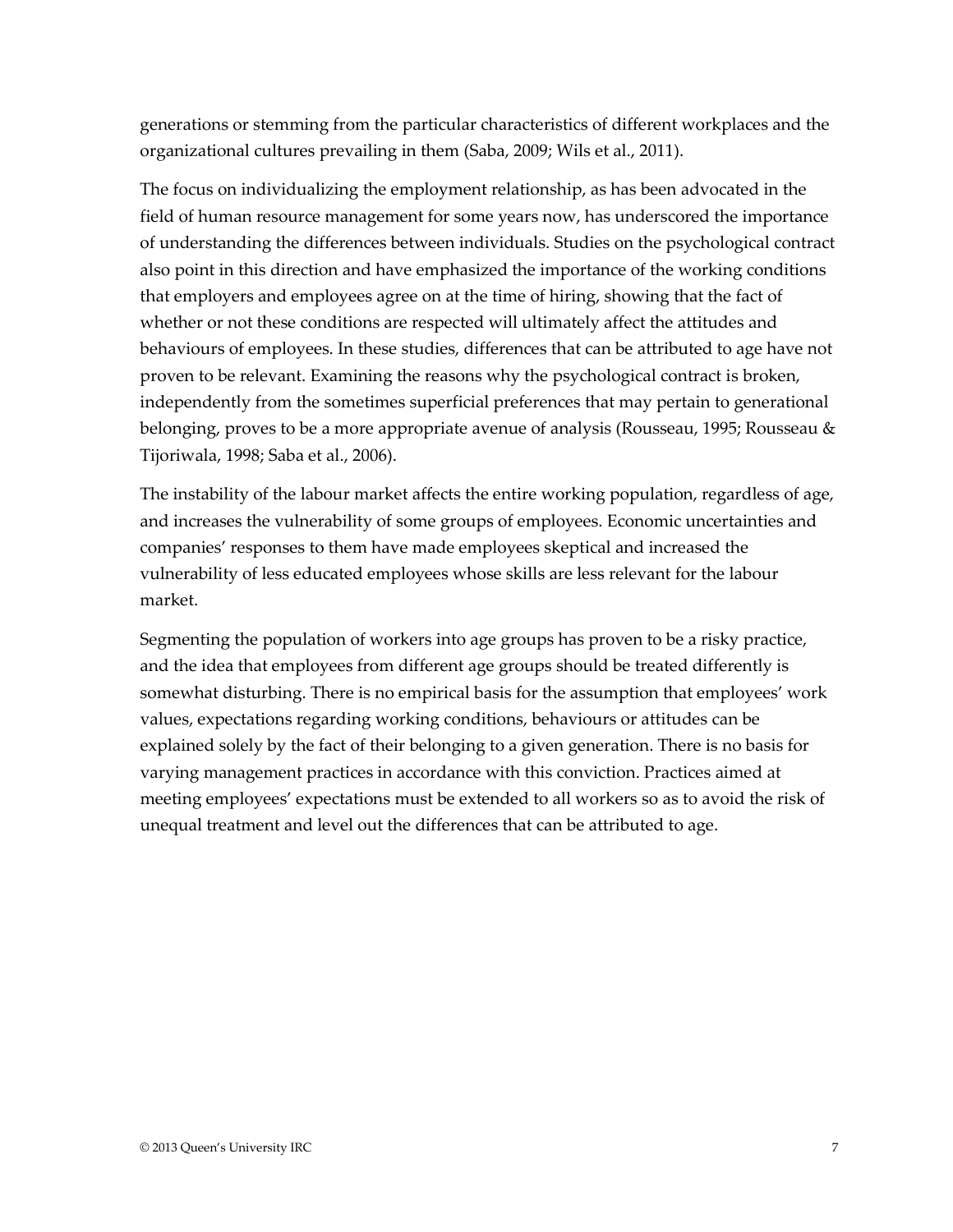## **References**

Adams G. & Rau B. (2004). "Job seeking among retirees seeking bridge employment", *Personnel Psychology*, 57 (3), 719-744.

Arnold H. J. & Feldman D. C. (1982). "A multivariate analysis of the determinants of job turnover". *Journal of Applied Psychology*, 67(3), p. 350–360.

Bardi A. & Schwartz S.H. (2003). "Values and behaviour: Strength and structure of relations", *Personality and Social Psychology Bulletin*, 29(10), p. 1207-1220.

Bedeian A. G., Ferris G. R. & Kacmar K. M. (1992). "Age, tenure, and job satisfaction: A tale of two perspectives", *Journal of Vocational Behavior*, 40, p. 33–48.

Caspi A., Roberts B. W. & Shiner R. L. (2005). "Personality development: Stability and change", *Annual Review of Psychology*, 56, p. 453–484.

Chen P.-J. & Choi Y. (2008). "Generational differences in work values: a study of hospitality management", *International Journal of Contemporary Hospitality Management*, 20(6), p. 595 – 615.

Conger J.A. (2000). "How "Gen X" Managers Manage", in Osland J.S., Kolb D.A. & Rubin I.M. (eds) *The Organizational Behavior Reader*. New Jersey: Prentice Hall.

Costanza D.P., Badger J.M., Fraser R.L, Severt J.B & Gade P.A. (2012). "Generational differences in work-related attitudes: A meta-analysis", *Journal of Business and Psychology,* 27, (4), p. 375-394.

Dencker J. C., Joshi A. & Martocchio J. J. (2008). "Towards a theoretical framework linking generational memories to workplace attitudes and behaviors", *Human Resource Management Review*, 18(3), p. 180–187.

Elder G. H. Jr. (1994). "Time, human agency, and social change: Perspectives on the life course", *Social Psychology Quarterly*, 57(1), p. 4–15.

Elder G. H. Jr. (1998). "The life course as developmental theory". *Child Development*, 69(1), p. 1–12.

Erez M. & Earley P.C. (1993). *Culture, Self-Identity and Work*, New York: Oxford University Press.

Feather N.T. (1990). "Bridging the gap between values and action: recent applications of the expectancy-value model", in Higgins E. T. & Sorrentino R. M. (eds), *Handbook of Motivation And Cognition: Foundations of Social Behaviour*, 2, p. 151-192.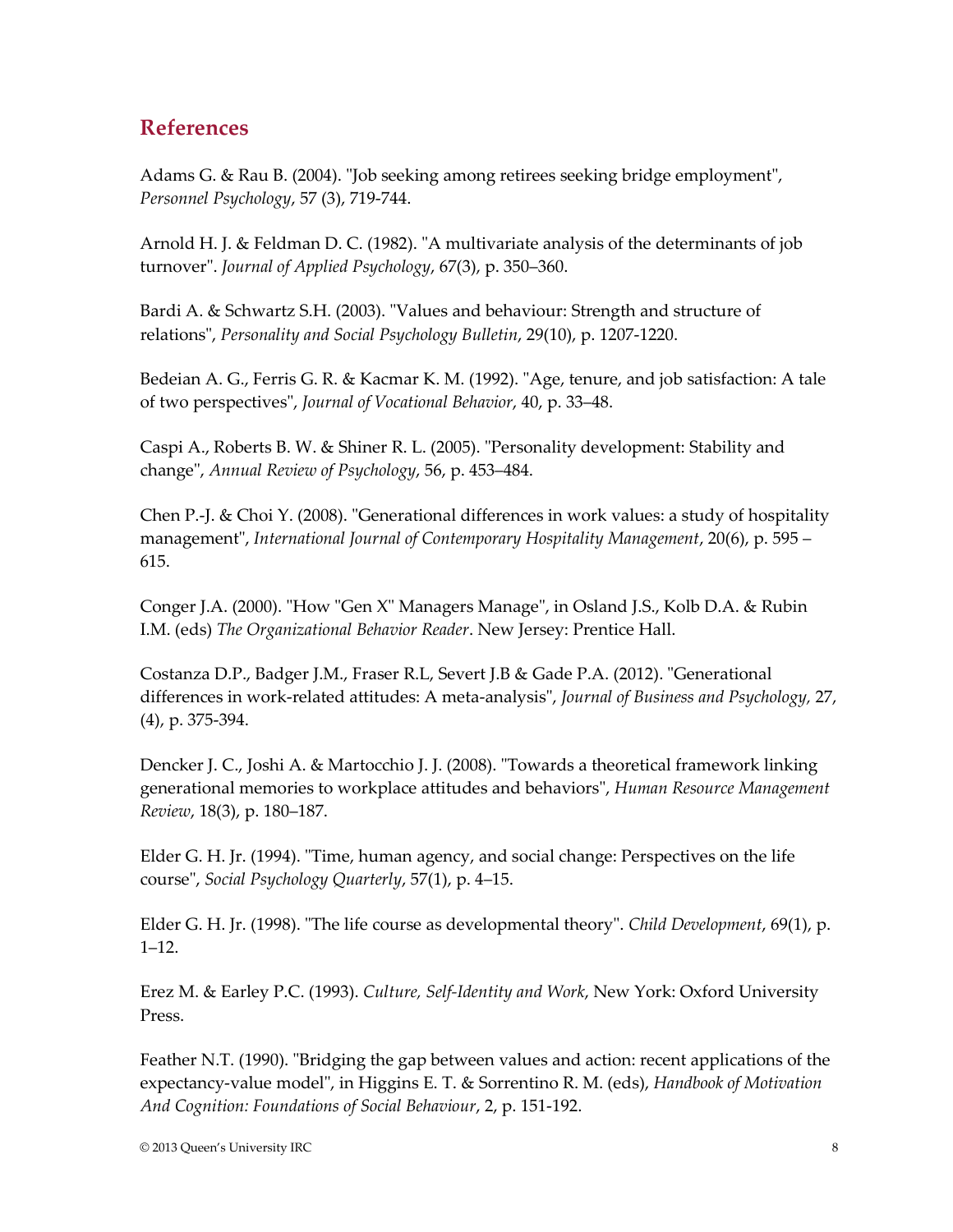Finegold D., Mohrman S. & Spreitzer G.M. (2002). "Age effects on the Predictors of Technical workers' Commitment and Willingness to Turnover", *Journal of Organizational Behavior*, 23(5), p. 655-674.

Healy M. C., Lehman M. & McDaniel M. A. (1995). "Age and voluntary turnover: A quantitative review", *Personnel Psychology*, 48(2), p. 335–345.

Hébert B.P & Luong M. (2008). "Emploi en transition", *L'emploi et le revenu en perspective*, novembre, p. 5-13.

Hunt J. W. & Saul P. N. (1975). "The relationship of age, tenure, and job satisfaction in males and females", *Academy of Management Journal*, 18(4), p. 690–702.

Inglehart R. (1971). "The Silent Revolution in Europe: Intergenerational Change in Post-Industrial Societies", *American Political Science Review*, 65 (4), p. 991-1017.

Inglehart R. (2008). "Changing Values among Western Publics from 1970 to 2006", *West European Politics*, 31 (1/2), p. 130-146.

Kacmar K. M. & Ferris G. R. (1989). "Theoretical and methodological considerations in the age-job satisfaction relationship", *Journal of Applied Psychology*, 74(2), p. 201–207.

Latham G.P. (2007). *Work Motivation: History, Theory, Research and Practice*, Sage, Thousand Oaks, CA.

Macky K., Gardner D. & Forsyth, S. (2008). "Generational differences at work: Introduction and overview", *Journal of Managerial Psychology*, 23(8), p. 857–861.

MacLean A. & Elder G. H. Jr. (2007). "Military service in the life course". *Annual Review of Sociology*, 36, p. 175–196.

Mathieu J. E. & Zajac D. M. (1990). "A review and meta-analysis of the antecedents, correlates, and consequences of organizational commitment". *Psychological Bulletin*, 108(2), p. 171–194.

Meyer J. P., Stanley D. J., Herscovitch, L. & Topolnytsky L. (2002). "Affective, continuance, and normative commitment to the organization: A meta-analysis of antecedents, correlates, and consequences*", Journal of Vocational Behavior*, 61(1), p. 20–52.

Morrow P. C. & McElroy J. C. (1987). "Work commitment and job satisfaction over three career stages", *Journal of Vocational Behavior*, 30, p. 330–346.

Ng T. W. H. & Feldman D. C. (2009). "Re-examining the relationship between age and voluntary turnover", *Journal of Vocational Behavior*, 74, p. 283–294.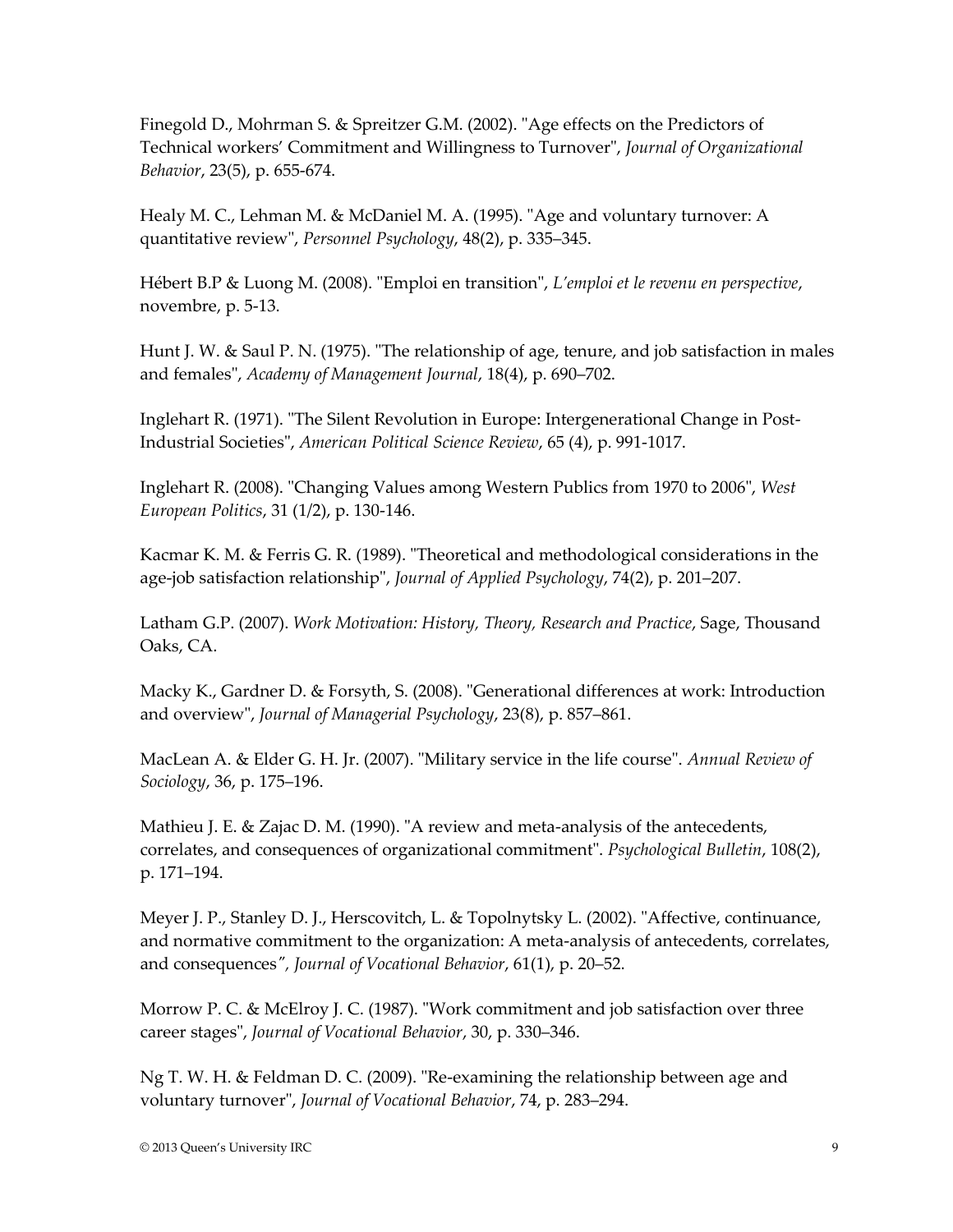Ng, T. W. H. & Feldman D. C. (2010). "The relationships of age with job attitudes: A metaanalysis", *Personnel Psychology*, 63, p. 677–718.

Noble S. M. & Schewe C. D. (2003). "Cohort segmentation: An exploration of its validity", *Journal of Business Research*, 56(12), p. 979–987.

OCDE (2006). Vieillissement et politiques de l'emploi: Vivre et travailler plus longtemps, OCDE, Paris.

Parasuraman S. (1982). "Predicting turnover intentions and turnover behavior: A multivariate analysis", *Journal of Vocational Behavior*, 21(1), p. 111–121.

Parry E. & Urwin P. (2010). "Generational differences in work values: A review of theory and evidence", *International Journal of Management Reviews*, 13, p. 79–96.

Rhodes S. R. (1983). "Age-related differences in work attitudes and behavior: A review and conceptual analysis", *Psychological Bulletin*, 93(2), p. 328–367.

Rousseau D.M. (1995). *Psychological Contracts in Organizations: Understanding Written and Unwritten Agreements*, Sage Publications: Thousand Oaks, CA.

Rousseau D.M. & Tijoriwala S.A. (1998). "Assessing psychological contracts: Issues, alternatives and measures", *Journal of Organizational Behavior*, 19, p. 679-695.

Saba T. (2009). "Les différences intergénérationnelles au travail: faire la part des choses", *Gestion*, 34 (3), p. 25-37.

Saba T. & Dolan S.L. (2013), *La Gestion des ressources humaines, tendances, enjeux et pratiques actuelles*, 5e édition, Montréal : ERPI-Pearson Education, à paraître.

Saba T. & Guérin G. (2004). "Planifier la relève dans un contexte de vieillissement : conjuguer les préférences individuelles, les politiques publiques en matière de retraite et les enjeux organisationnels", *Gestion*, 29 (3), p. 54-63.

Saba T. & Guérin G. (2005). "Extending Employment beyond Retirement Age: The Case of Health Care Managers in Quebec", Public Personnel Management, 34 (2), p. 195-213 (Citation of Excellence by Emerald Management Reviews, UK).

Saba T., Blouin M & Lemire L. (2006). "Statut d'emploi et engagement organisationnel: l'effet médiateur de la violation du contrat psychologique", *CJAS/Revue Canadienne des Sciences Administratives*, 23(4), p. 318-333. (Prix Verity International, 2007)